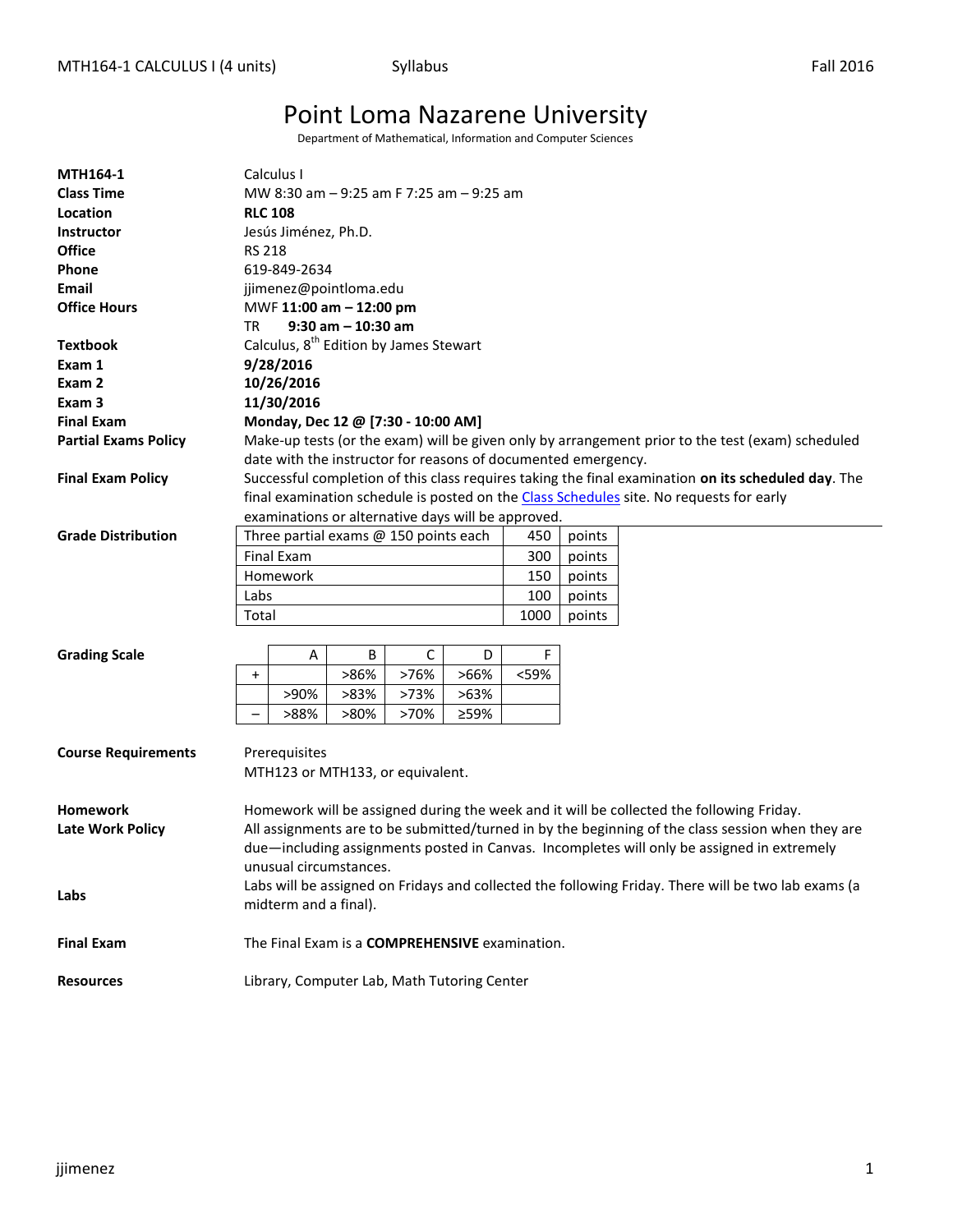# **PLNU MISSION: TO TEACH ~ TO SHAPE ~ TO SEND**

Point Loma Nazarene University exists to provide higher education in a vital Christian community where minds are engaged and challenged, character is modeled and formed, and service becomes an expression of faith. Being of Wesleyan heritage, we aspire to be a learning community where grace is foundational, truth is pursued, and holiness is a way of life.

### **DEPARTMENT MISSION**

The Mathematical, Information, and Computer Sciences department at Point Loma Nazarene University is committed to maintaining a curriculum that provides its students with the tools to be productive, the passion to continue learning, and Christian perspectives to provide a basis for making sound value judgments.

### **COURSE DESCRIPTION**

This course main focus is the Calculus of the elementary functions of one variable. Topics included are, limits, continuity, derivatives, integration and applications.

# **COURSE LEARNING OUTCOMES FOR MTH164**

- Students will be able to demonstrate facility with analytical concepts.
- Students will be able to demonstrate facility with algebraic structures.
- Students will be able to use technology to solve problems.
- Students will be able to speak about their work with precision, clarity and organization.
- Students will be able to write about their work with precision, clarity and organization.
- Students will collaborate effectively in teams.
- Students will be able to identify, locate, evaluate, and effectively and responsibly use and cite information for the task at hand.
- Students will be able to gather relevant information, examine information and form a conclusion based on that information.
- Students will be able to understand and create arguments supported by quantitative evidence, and they can clearly communicate those arguments in a variety of formats.

#### **GENERAL EDUCATION COURSE STATEMENT**

This course is one of the components of the General Education Program at Point Loma Nazarene University, in support of the general education learning outcome: *Quantitative Reasoning: Students will be able to solve problems that are quantitative in nature*. The purpose of general education is to provide a common educational experience, to develop essential skills, and to provide a broad cultural background for personal and professional growth.

# **GENERAL EDUCATION LEARNING OUTCOMES**

- Students will be able to solve problems that are quantitative in nature.
- Students will be able to formulate a mathematical model from a verbal description of a problem.
- Students will be able it solve non-routine problems using logic and quantitative techniques.
- Students will be able to construct solutions to problems using computational techniques

#### **ATTENDANCE**

Attendance is expected at each class session. In the event of an absence you are responsible for the material covered in class and the assignments given that day.

jjimenez 2 Regular and punctual attendance at all classes in which a student is registered is considered essential to optimum academic achievement. Therefore, regular attendance and participation in each course are minimal requirements to be met. There are no allowed or excused absences except as approved in writing by the Provost for specific students participating in certain universitysanctioned activities. Excused absences still count toward the 10%-20% limits, but allow students to make up work, quizzes, or tests missed as a result of a university-sanctioned activity. Activities of a unique nature, such as labs or other activities identified clearly on the syllabus, cannot be made up except in rare instances when instructors have given advanced, written approval for doing so. Whenever the number of accumulated absences in a class, for any cause, exceeds ten (10) percent of the total number of class meetings, the faculty member should send an e-mail to the student and the Vice Provost for Academic Administration (VPAA) warning of attendance jeopardy. If more than twenty (20) percent of the total number of class meetings is reported as missed, the faculty member or VPAA may initiate the student's de-enrollment from the course without further advanced notice to the student. If the date of de-enrollment is past the last date to withdraw from a class, the student will be assigned a grade of W or WF consistent with university policy in the Grading section of the catalog. There are no refunds for courses where a de-enrollment was processed. For more details see the PLNU catalog[: http://catalog.pointloma.edu/content.php?catoid=18&navoid=1278#Class\\_Attendance](http://catalog.pointloma.edu/content.php?catoid=18&navoid=1278#Class_Attendance)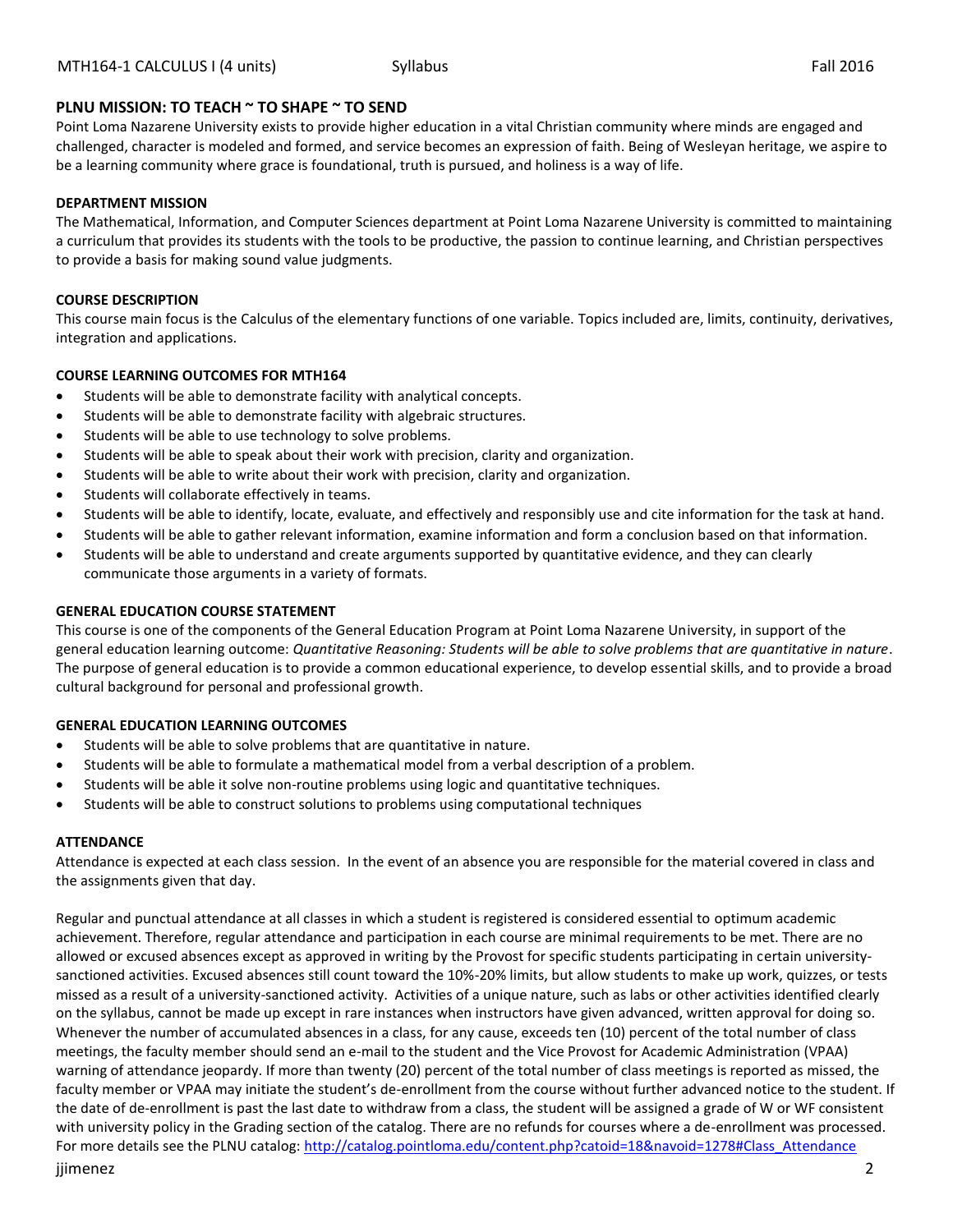# **CLASS ENROLLMENT**

It is the student's responsibility to maintain his/her class schedule. Should the need arise to drop this course (personal emergencies, poor performance, etc.), the student has the responsibility to follow through (provided the drop date meets the stated calendar deadline established by the university), not the instructor. Simply ceasing to attend this course or failing to follow through to arrange for a change of registration (drop/add) may easily result in a grade of F on the official transcript.

#### **ACADEMICS ACOMODATIONS**

While all students are expected to meet the minimum academic standards for completion of their courses as established by the instructors, students with special needs may require academic accommodations. At Point Loma Nazarene University, students requesting academic accommodations must file documentation with the Disability Resource Center (DRC), located in the Bond Academic Center. Once the student files documentation, the Disability Resource Center contacts the student's instructors and provides written recommendations for reasonable and appropriate accommodations to meet the individual needs of the student. This policy assists the university in its commitment to full compliance with Section 504 of the Rehabilitation Act of 1973, the Americans with Disabilities (ADA) Act of 1990, and ADA Amendments Act of 2008, all of which prohibit discrimination against students with special needs and guarantees all qualified students equal access to the benefits of PLNU programs and activities. For more details see the PLNU catalog:

[http://catalog.pointloma.edu/content.php?catoid=18&navoid=1278#Academic\\_Accommodations](http://catalog.pointloma.edu/content.php?catoid=18&navoid=1278#Academic_Accommodations)

Students with learning disabilities who may need accommodations should discuss options with the instructor during the **first two weeks** of class.

#### **ACADEMIC HONESTY**

The Point Loma Nazarene University community holds the highest standards of honesty and integrity in all aspects of university life. Any violation of the university's commitment is a serious affront to the very nature of Point Loma's mission and purpose. Violations of academic honesty include cheating, plagiarism, falsification, aiding academic dishonesty, and malicious interference. The details of PLNU's meaning of each of these words can be found in the PLNU catalog at:

[http://catalog.pointloma.edu/content.php?catoid=18&navoid=1278#Academic\\_Honesty](http://catalog.pointloma.edu/content.php?catoid=18&navoid=1278#Academic_Honesty)

A student remains responsible for the academic honesty of work submitted in PLNU courses and the consequences of academic dishonesty beyond receipt of the final grade in the class and beyond the awarding of the diploma. Ignorance of these catalog policies will not be considered a valid excuse or defense. Students may not withdraw from a course as a response to a consequence.

A student who is caught cheating on any item of work will receive a zero on that item and may receive an "F" for the semester. See the PLNU Catalog for a further explanation of the PLNU procedures for academic dishonesty [http://catalog.pointloma.edu/content.php?catoid=18&navoid=1278#Academic\\_Honesty](http://catalog.pointloma.edu/content.php?catoid=18&navoid=1278#Academic_Honesty)

#### **DATE AND TIME FOR THE FINAL EXAM**

The final exam date and time is set by the university at the beginning of the semester and may not be changed by the instructor. Only in the case that a student is required to take three exams during the same day of finals week is an instructor authorized to change the exam date and time for that particular student.

#### **COPYRIGHT PROTECTED MATERIAL**

Point Loma Nazarene University, as a non-profit educational institution, is entitled by law to use materials protected by the US Copyright Act for classroom education. Any use of those materials outside the class may violate the law.

#### **CREDIT HOUR**

In the interest of providing sufficient time to accomplish the stated course learning outcomes, this class meets the PLNU credit hour policy for a 4 unit class delivered over 16 weeks. Specific details about how the class meets the credit hour requirements can be provided upon request.

# **EDUCATION RECORDS (FERPA) AND DIRECTORY INFORMATION**

The Family Educational Rights and Privacy Act (FERPA) of 1974 as amended affords students certain rights with respect to their education records. These include: 1) the right to inspect and review the student's education records within 45 days of the day the university receives a request for access, 2) the right to request the amendment of the student's education records that the student believes are inaccurate or misleading, 3) the right to consent to disclosures of personally identifiable information contained in the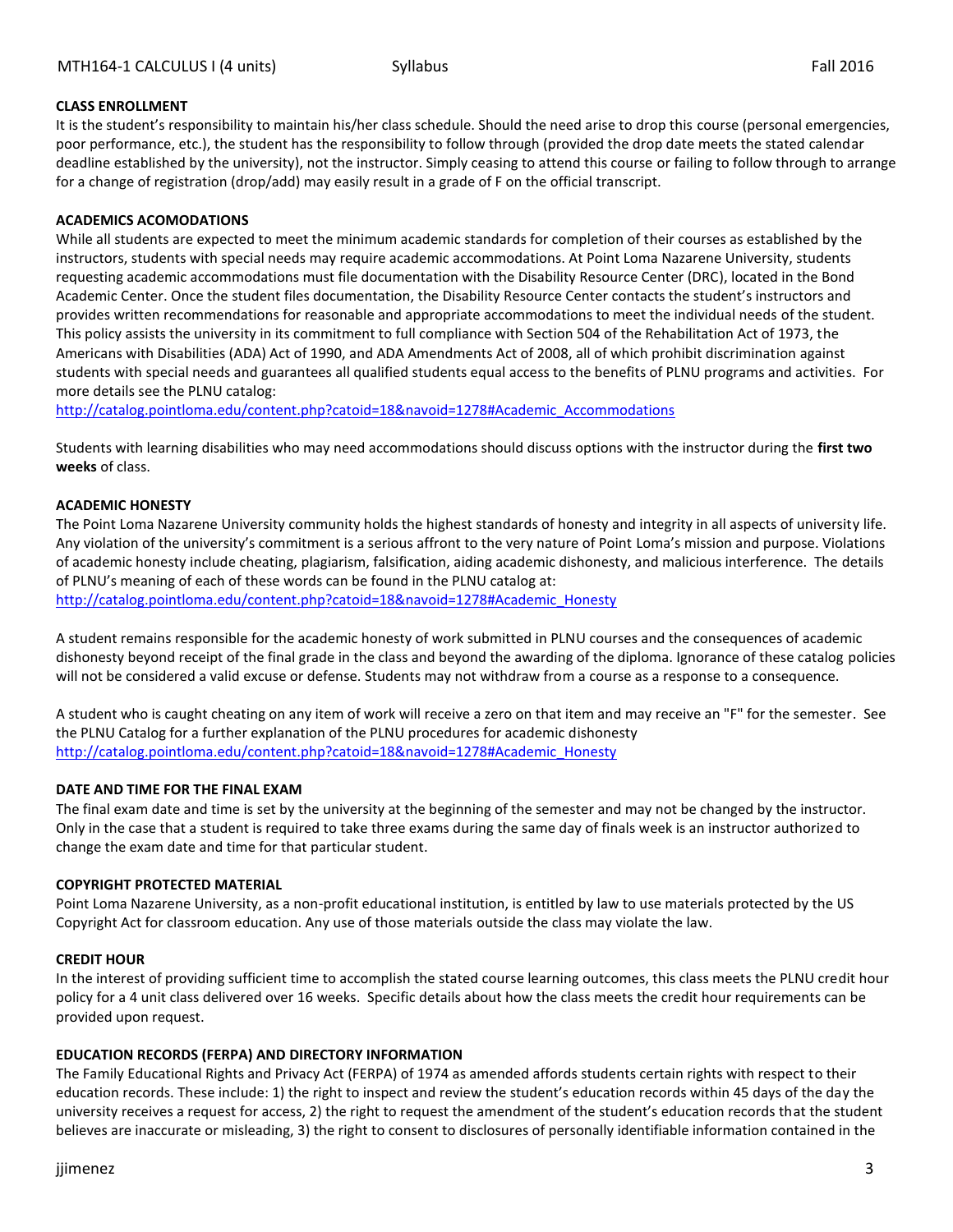student's education records, and 4) the right to file a complaint with the U.S. Department of Education concerning alleged failures by Point Loma to comply with the requirements of FERPA.

FERPA has specifically identified certain information called directory information that may be disclosed without student consent. Although directory information may be disclosed without student consent, PLNU is not required to release directory information.

The university has defined directory information as name, address (including electronic mail), telephone number, date and place of birth, major field of study, dates of attendance, enrollment status, degrees, honors and awards received, participation in officially recognized activities and sports, weight and height of members of athletic teams, degree candidacy, and the most recent previous educational agency or institution attended. This information may be provided, upon review by the Vice Provost for Academic Administration, as public information or to individuals who demonstrate a valid need to contact students. Photographs of students may also be used in various university publications or on the university website. Students who prefer that their photograph not be used, must inform the Office of Marketing and Creative Services of their request prior to the second Monday of each semester.

The university may disclose education records to college officials with legitimate educational interests. A college official is a person employed by the university; a member of the Board of Trustees; or an individual serving on a committee, such as disciplinary or grievance committees. A college official has a legitimate educational interest if the information aids the official in fulfilling professional functions. PLNU also includes among college officials a student appointed to an official committee or assisting another official in performing tasks and outside service providers who perform an institutional service of function such as attorneys, auditors, and the National Student Clearinghouse. The university may also disclose education records to post-secondary institutions in which a student is seeking or intending to enroll, or is already attending if the disclosure is for purposes related to the student's enrollment or transfer.

Questions relative to FERPA policies should be referred to the Office of the Vice Provost for Academic Administration or may be referenced at FERPA.

[\(http://catalog.pointloma.edu/content.php?catoid=18&navoid=1278#Education\\_Records\\_\\_FERPA\\_\\_and\\_Directory\\_Information\)](http://catalog.pointloma.edu/content.php?catoid=18&navoid=1278#Education_Records__FERPA__and_Directory_Information)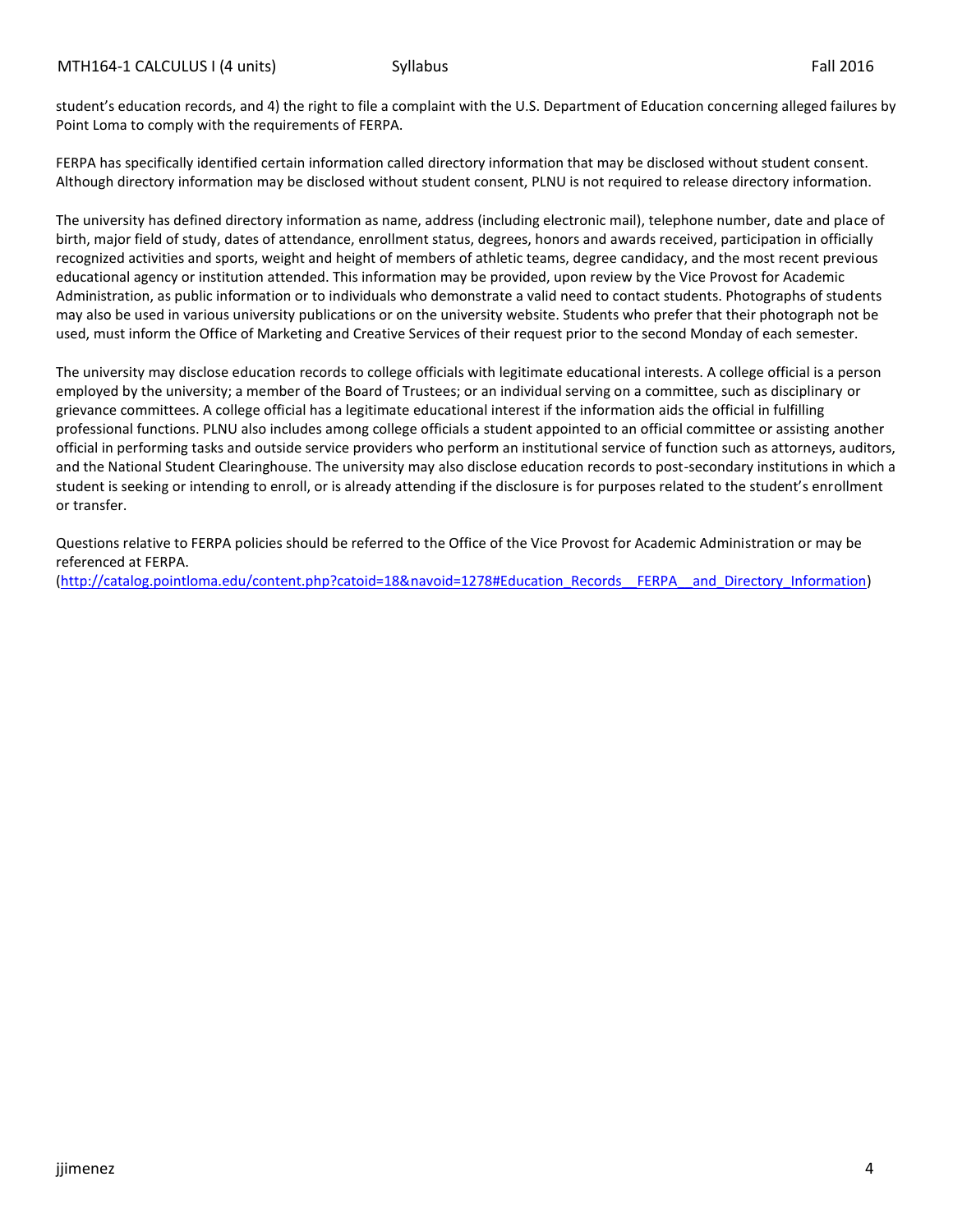# **Homework and Daily Schedule**

|                 |                              |     |                                                                                    | Homework               |
|-----------------|------------------------------|-----|------------------------------------------------------------------------------------|------------------------|
| Week            | Date                         |     | Section Homework                                                                   | Due Date               |
|                 | $1 \vert 30 - \text{Aug-16}$ |     | 1.1 3, 8, 10, 13, 21, 23, 25, 32, 34, 43, 56, 64, 72, 75, 79                       | 9-Sep-16               |
|                 | 31-Aug-16                    |     | 1.2 2, 4, 5, 8, 11, 15, 20, 21, 27, 30, 31                                         | $9-$ Sep $-16$         |
|                 | $2-Sep-16$                   |     | 1.3 2, 3, 4, 7, 15, 26, 29, 31, 41, 52, 56, 62, 66                                 | $9-Sep-16$             |
| 2 <sup>1</sup>  | $5-$ Sep $-16$               |     | No Class Labor Day                                                                 |                        |
|                 | $7-$ Sep $-16$               |     | $1.4$ 1, 2, 5, 7                                                                   | 16-Sep-16<br>16-Sep-16 |
|                 | $9-Sep-16$                   |     | 1.5 1, 3, 5, 7, 8, 11, 16, 17, 19, 33, 42, 50, 53                                  |                        |
| 3               | 12-Sep-16                    |     | 1.6 1, 2, 3, 5, 17, 24, 25, 34, 36, 41, 50, 66                                     | 23-Sep-16              |
|                 | 14-Sep-16                    |     | 1.7 1, 3, 7, 11, 19, 27, 32, 37, 44                                                | 23-Sep-16              |
|                 | 16-Sep-16                    |     | 1.8 2, 6, 8, 9, 10, 11, 21, 23, 34, 43, 44, 53, 67                                 | 23-Sep-16              |
|                 | $4 19-Sep-16$                |     | 2.1 3, 5, 9, 11, 14, 17, 22, 23, 33, 40, 48, 53, 59                                | 30-Sep-16              |
|                 | 21-Sep-16                    |     | 2.2 1, 3, 5, 7, 8, 11, 16, 17, 19, 33, 42, 50, 53                                  | 30-Sep-16              |
|                 | 23-Sep-16                    |     | 2.3 2, 5, 12, 18, 24, 26, 32, 32, 35, 47, 50, 51, 60, 61, 68, 73, 90, 94, 101, 105 | 30-Sep-16              |
| 5 <sup>1</sup>  | 26-Sep-16                    |     | <b>Review for Exam 1</b>                                                           |                        |
|                 | 28-Sep-16                    |     | Exam 1                                                                             |                        |
|                 | 30-Sep-16                    |     | 2.4 3, 7, 21, 28, 33, 37, 41, 42, 44                                               | 7-Oct-16               |
| $6 \mid$        | 3-Oct-16                     |     | 2.5 4, 7, 10, 12, 19, 24, 44, 53, 63, 65, 67, 68, 73, 80, 84                       | 14-Oct-16              |
|                 | 5-Oct-16                     |     | 2.6 3, 10, 18, 22, 25, 32, 44, 48, 49, 51, 56, 59                                  | 14-Oct-16              |
|                 | 7-Oct-16                     |     | 2.7 3, 5, 14, 20, 28, 29, 42, 49                                                   | 14-Oct-16              |
| 7               | 10-Oct-16                    |     | 2.8 1, 4, 7, 13, 17, 19, 23, 31, 39, 41, 42, 49                                    | 21-Oct-16              |
|                 | 12-Oct-16                    | 2.8 |                                                                                    |                        |
|                 | 14-Oct-16                    |     | 2.9 3, 5, 10, 13, 17, 25, 33, 38, 39, 41                                           | 21-Oct-16              |
| 8 <sup>1</sup>  | 17-Oct-16<br>19-Oct-16       |     | 3.1 3, 5, 9, 13, 17, 22, 31, 37, 47, 55, 65, 66, 70, 72                            | 28-Oct-16<br>28-Oct-16 |
|                 | 21-Oct-16                    |     | 3.2 1, 4, 5, 10, 11, 18, 19, 23, 28, 31, 35<br><b>No Class Fall Break</b>          |                        |
| $\overline{9}$  | 24-Oct-16                    |     | <b>Review for Exam 2</b>                                                           |                        |
|                 | 26-Oct-16                    |     | Exam 2                                                                             |                        |
|                 | 28-Oct-16                    |     | 3.3 1, 5, 7, 8, 11, 20, 26, 30, 31, 58, 74                                         | 4-Nov-16               |
| 10 <sub>l</sub> | 31-Oct-16                    |     | 3.4 4, 5, 7, 13, 20, 24, 31, 33, 43, 44, 57, 61                                    | 11-Nov-16              |
|                 | $2-Nov-16$                   |     | 3.5 1, 13, 22, 25, 29, 35, 42, 42, 55, 58                                          | 11-Nov-16              |
|                 | 4-Nov-16                     |     | 3.7 1, 3, 6, 9, 11, 21, 43, 47, 51, 78, 79                                         | 11-Nov-16              |
| 11              | 7-Nov-16                     |     | 3.8 1, 4, 9, 11, 17, 24, 28, 32, 38, 40                                            | 18-Nov-16              |
|                 | 9-Nov-16                     |     | 3.9 1, 10, 13, 18, 21, 29, 37, 51, 58, 70                                          | 18-Nov-16              |
|                 |                              |     | 4.1 2, 5, 7, 13, 18, 19, 21, 24, 27                                                | 18-Nov-16              |
|                 | 11-Nov-16                    |     | 4.2 2, 4, 5, 8, 9, 15, 19, 27, 34, 38, 47, 52, 53, 60, 70                          | 18-Nov-16              |
|                 | 12 14-Nov-16                 |     | 4.3 2, 7, 11, 17, 19, 26, 27, 36, 42, 47, 52, 60, 66, 77                           | 25-Nov-16              |
|                 | 16-Nov-16                    | 4.3 |                                                                                    |                        |
|                 | 18-Nov-16                    |     | 4.4 1, 4, 7, 13, 24, 42, 45, 47, 52, 55, 57, 61, 65                                | 25-Nov-16              |
|                 | 13 21-Nov-16                 |     | 4.5 2, 6, 8, 17, 21, 28, 31, 38, 41, 44, 51, 58, 59, 66                            | $2$ -Dec-16            |
|                 | 23-Nov-16                    |     | No Class Thanksgiving Day                                                          |                        |
|                 | 25-Nov-16                    |     | No Class Thanksgiving Day                                                          |                        |
|                 | 14 28-Nov-16                 |     | <b>Review for Exam 3</b>                                                           |                        |
|                 | 30-Nov-16                    |     | Exam 3                                                                             |                        |
|                 | $2$ -Dec-16                  |     | 5.1 1, 6, 14, 23, 27, 29, 31, 33, 35, 40, 42, 47, 50, 53                           | $9$ -Dec-16            |
| 15              | 5-Dec-16                     |     | 5.2 1, 4, 11, 15, 32, 40, 44, 45, 48, 49, 55, 62, 63, 71                           | 9-Dec-16               |
|                 | 7-Dec-16                     |     | 5.3 3, 7, 13, 18, 23, 29, 30, 33, 34, 38, 45, 48                                   | 12-Dec-16              |
|                 | 9-Dec-16                     |     | $5.4$ 1, 5, 6, 9, 13                                                               | 12-Dec-16              |
|                 |                              |     | 5.5 1, 5, 7, 9, 15, 17, 20, 23                                                     | 12-Dec-16              |
|                 |                              |     | 16 12-Dec-16 Final Exam 7:30 am - 10:00 am (COMPREHENSIVE)                         |                        |